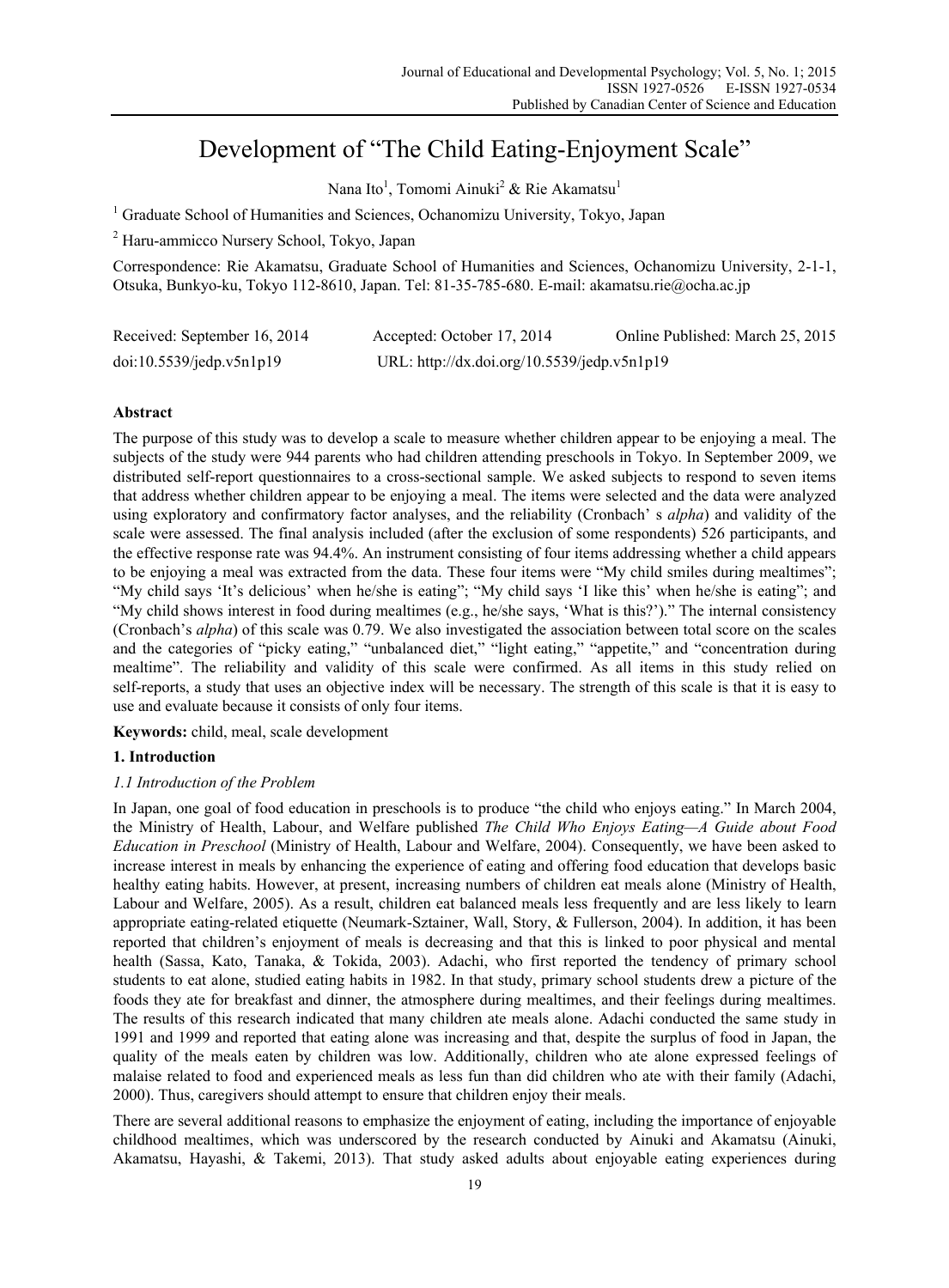childhood as well as about their present eating behavior. Eating a balanced diet of three meals per day, eating vegetables, and a high score on the Subjective Diet-related Quality of Life (SDQOL) test were positively associated with enjoyable childhood mealtimes. Thus, the experience of enjoyable childhood mealtimes is linked to healthy eating habits and higher-quality meals in adulthood. In another study, targeting university students, the experimental group that experienced enjoyment related to a food immediately after eating it reported more memories of enjoyment compared with a control group that considered other things after eating (Robinson, Blissett, & Higgs, 2012). The same study found that the intake of the food on the following day increased in the experimental group relative to the control group. Thus, this study suggested that memories of the enjoyment of eating increase the appeal and intake of food. Picky eating and an unbalanced diet are problems about which many parents worry, and it has been reported that  $\sim 50\%$  of children eat an unbalanced diet (Carruth, Ziegler, Gordon, & Barr 2004). Another study of the relationship between picky eating and enjoyment of meals showed that a child eating an unbalanced diet reported decreased enjoyment of the meal in question (Klazine, 2012). Enjoyment of eating in early childhood—when dietary habits and food likes and dislikes are established—is one of the factors that establishes favorite foods.

The aforementioned studies underscore the importance of children's enjoyment of eating in terms of their psychological and physical health and the potential contribution of the lack thereof to the development of problems (e.g., picky eating, eating an unbalanced diet). Previous studies have found that it is important that adults to enjoy their meals (Satter, 2007), and Satter et al. developed the Satter Eating Competence Model (ecSatter) to measure eating competence in adults(Satter, 2007). The subscales related to eating attitudes address whether adults enjoy food and eating. However, no such scale has been developed for children thus far. Indeed, it may be difficult for an adult to assess the enjoyment experienced by a child during eating based only on appearances. Yet, the development of such an evaluation method would contribute to this research domain and to the development of interventions to help children enjoy eating.

In this study, we asked mothers about whether their ≥ 3-year-old children attending preschool appeared to enjoy their meals. The purpose of the study was to develop a scale to measure whether children appear to enjoy a meal and to evaluate its reliability and validity.

#### **2. Method**

#### *2.1 Summary of Survey*

In July 2009, we sent a questionnaire and documents explaining the purpose and methods of this study to 10 preschools in Tokyo, Japan. We asked the head teacher of each preschool to confirm the contents of the questionnaire and to examine its validity. Then, we improved the questionnaire based on this feedback. At the same time, five mothers who were not subjects in this study completed the questionnaire to confirm its face validity. After receiving permission from all preschools, we distributed self-administered questionnaires to a cross-section of 944 parents whose children attended these preschools.

Questionnaires were sent to each preschool and then distributed to the subjects, who completed their questionnaire in their home. All potential respondents were informed of the voluntary nature of participation, and we considered the return of the questionnaire as informed consent. In households with more than two children attending preschool, we asked for answers pertaining to the youngest child. We placed collection boxes at each preschool to collect the completed questionnaires, which were returned by the head teachers. The Ethics Committee of Ochanomizu University approved this study.

### *2.2 Question Items*

### 2.2.1 Appearance Enjoyment of a Meal

Items pertaining to the appearance that children were enjoying a meal were developed based on the results of group interviews and individual interviews with mothers (Ainuki & Akamatsu, 2012). These mothers had preschool children who attended the various preschools involved in this study. Subsequently, three researchers discussed and identified seven items related to the apparent enjoyment of a meal.

The questionnaire contained the following seven items about the appearance that their children were enjoying a meal: (1) "My child says 'I like this' when he/she is eating;" (2) "My child similes during mealtimes;" (3) "My child asks for another serving at mealtimes;" (4) "My child says 'It 's delicious' when he/she is eating;" (5) "My child eats everything on his/her plate when eating;" (6) "My child shows interest in food during mealtimes (e.g., he/she says, 'What is this?' );" and (7) "My child eats by himself or herself." Items were rated on the following five-point scale: (1) "not at all;" (2) "rarely;" (3) "sometimes;" (4) "often;" or (5) "every time."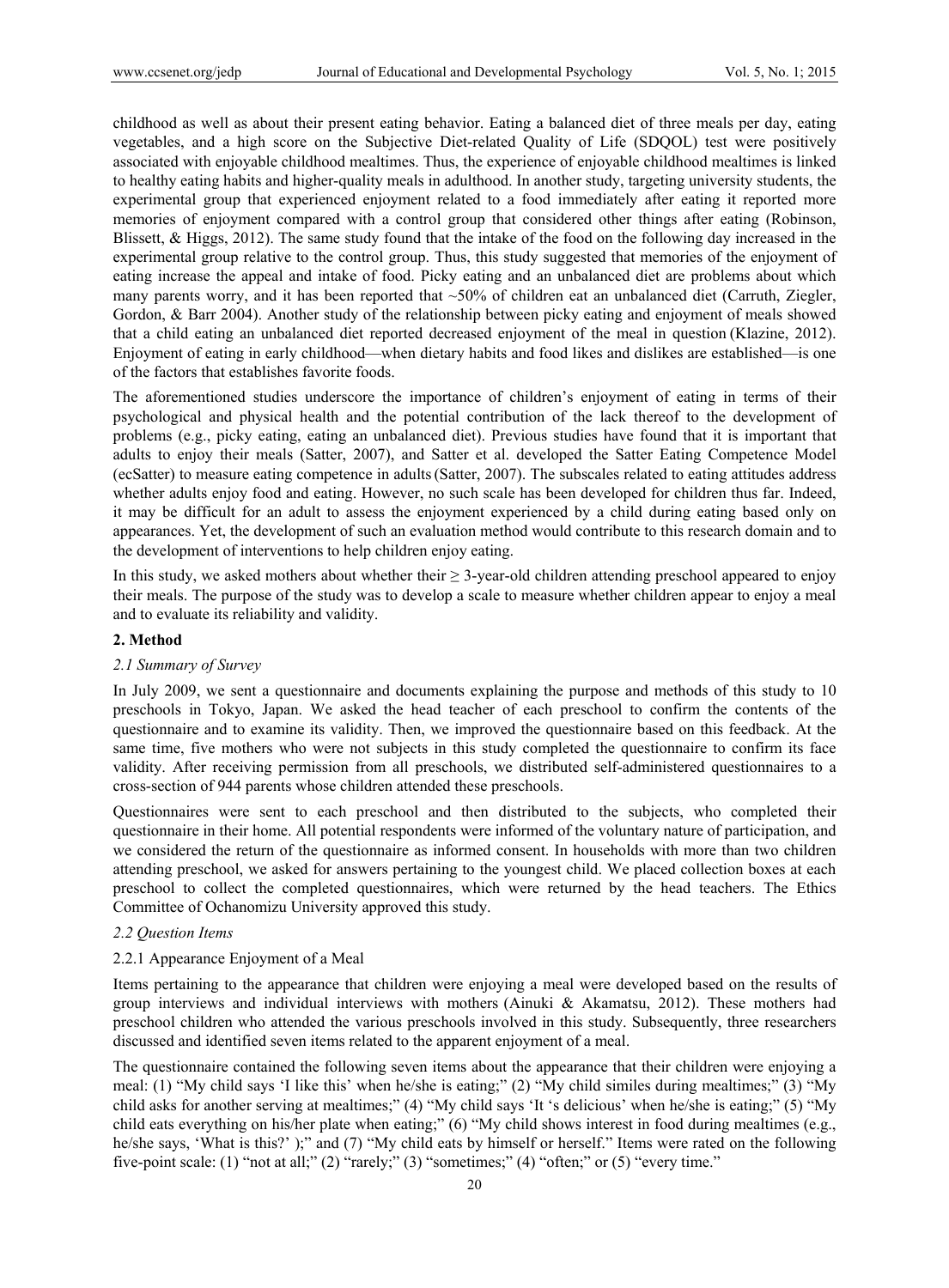# 2.2.2 Appearance during Mealtimes and Eating Habits

The items pertaining to children's reactions during mealtimes and their eating habits were developed based on observations of children during interviews that were conducted before/during the development of these items. The items regarding "picky eating," "unbalanced diet" and "light eating" were developed with reference to previous studies (Galloway, Lee, & Birch, 2003; Dovey, Staples, Gibson, & Halfford, 2008; Steyn, Nel, & Natntel, 2006).

Participants responded using the abovementioned five-point scale (not at all-every time) to the following items: "My child does not eat foods that he/she dislikes" (picky eating); "My child eats only the same foods during mealtimes" (unbalances diet); "My child does not eat very much at mealtimes" (light eating); and "My child is absent-minded during mealtimes" (concentration). To assess appetite, participants responded using a four-point scale ("slightly," "not much," "mostly good," "good every time") to the "How is your child's appetite during mealtimes?"

## 2.2.3 Sociodemographic Characteristics

Participants were asked about their age, employment, and number of children. In addition, they were asked about the gender and age of their children.

## *2.3 Data Analysis*

Data from mothers with at least one child 3 years or older were analyzed according to the following procedure: responses to items pertaining to the appearance that children were enjoying meals were subjected to exploratory factor analysis (EFA), confirmatory factor analysis (CFA), an examination of reliability, and an examination of criterion-referenced validity.

We calculated the frequency distribution of each item regarding apparent eating enjoyment and confirmed whether more than 75% of participants agreed on any one item (Urakami & Wakita, 2008). Next, we randomly divided the subjects into two groups to perform factor analysis; one (*n* = 263) was subjected to EFA, and the other  $(n = 263)$  was subjected to CFA. We displaced the deficit of each item to the median and carried out EFA using the seven items regarding the appearance that children were enjoying a meal. We used a generalized least-squares approach to the EFA with a promax rotation. Based on the EFA, we selected items with no loading of < 0.35 on multiple factors (Oshio, 2010). Using the selected factors, we performed CFA to evaluate construct validity. The fitness of the model was assessed using the following indices: goodness-of-fit index (GFI), adjusted GFI (AGFI), comparative fit index (CFI), and root mean square error of approximation (RMSEA). GFI, AGFI, and CFI values higher than 0.90 defined an acceptable fit, whereas values higher than 0.95 defined a good fit. RMSEA values lower than 0.10 defined an acceptable fit, and those lower than 0.05 defined a good fit (Oshio, 2008).

The reliability and validity were analyzed based on data from all subjects  $(n = 526)$ . To assess internal consistency, Cronbach's *alpha*, was used to examine the reliability of the scale. To assess the criterion-referenced validity of this instrument, a one-way analysis of variance, and Tukey's multiple comparison test was performed to examine differences between the total score on the scale and that on each item. Analyses were conducted using IBM SPSS statistics version 19.0 and Amos version 19.0. Statistical significance was set at  $p < 0.05$ .

## **3. Results**

## *3.1 Sociodemographic Statistics*

Of the 944 potential participants, 557 returned questionnaires (return rate: 59.0%). We explored data from 526 mothers with children aged 3 years or older (a good response rate: 94.4%). Most respondents were aged 36-40 years (238 [45.4%]; Table 1). The sex of the children was distributed evenly (259 [49.3%] males, 238 [50.7%] females). The mean age of the children was 4.6 (*SD* 0.9) years.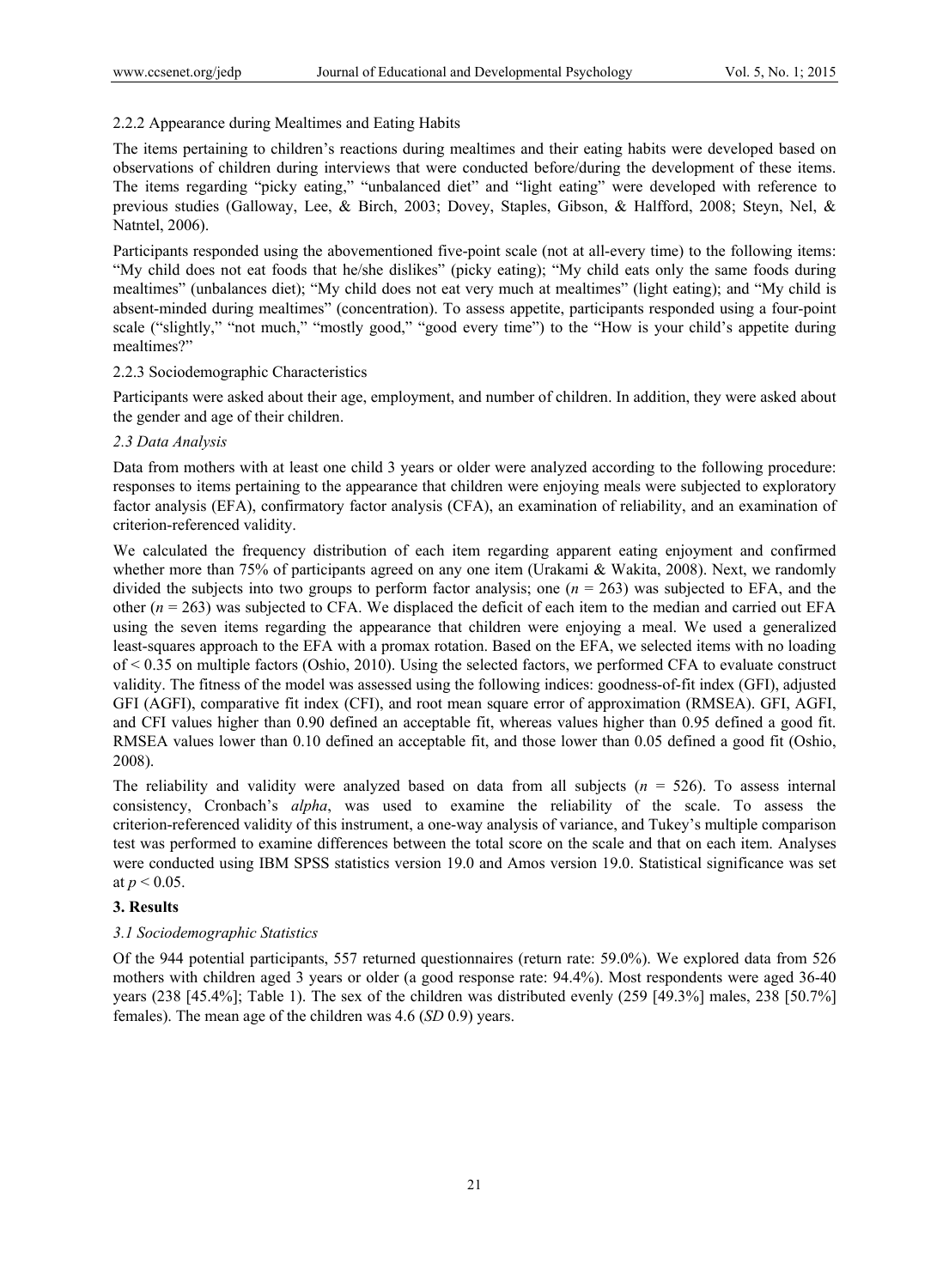| Characteristic                     | ${\bf N}$      | $\frac{0}{0}$ |
|------------------------------------|----------------|---------------|
| Mother 's age (years)              |                |               |
| $21 - 25$                          | $\overline{4}$ | $0.8\,$       |
| $26 - 30$                          | 36             | 6.9           |
| $31 - 35$                          | 150            | 28.6          |
| $36 - 40$                          | 238            | 45.4          |
| 40 >                               | 96             | 18.3          |
| <b>Employment status of mother</b> |                |               |
| Employed                           | 155            | 29.5          |
| Not employed                       | 371            | 70.5          |
| Child 's gender                    |                |               |
| Male                               | 259            | 49.3          |
| Female                             | 266            | 50.7          |
| Child 's age                       |                |               |
| $\overline{3}$                     | $78\,$         | 14.8          |
| $\overline{4}$                     |                | 30.4          |
| $\mathfrak s$                      | 160            |               |
| 6                                  | 202            | 38.4          |
|                                    | 86             | 16.3          |
| <b>Siblings</b>                    |                |               |
| One                                | 110            | 21.3          |
| Two                                | 301            | 58.3          |
| Three                              | 96             | 18.6          |
| Four                               | $\mathbf{9}$   | $1.7$         |

Table 1. Characteristics of the participants and their children

#### *3.2 Exploratory Factor Analysis and Confirmatory Factor Analysis*

Exploratory factor analysis was performed among 50% (*n* = 263) of the subjects who had been randomly selected from the total sample of 526. In this analysis, we confirmed the frequency distributions for the seven items. There were no items on which 75% or more of the respondents agreed.

Therefore, we performed EFA using all seven items on the scale (Table 2). The factor loadings of all items were higher than 0.35, the standard of rejection, and we thus obtained seven items and one factor.

Next, we performed CFA using the seven items on the scale to consider the construct validity of the model suggested by the EFA. In this analysis, we used the remaining 50% of the subjects. We did not obtain the goodness-of-fit index value, so we developed the model by confirming the error correlation and the contents of the seven items. We obtained the goodness-of-fit index with a model consisting of four items ("My child smiles during mealtimes;" "My child says 'It's delicious' when he/she is eating;" "My child says 'I like this' when he/she is eating;" and "My child shows interest in food during mealtimes (e.g., he/she says, 'What is this?'). We inserted an error correlation between "My child smiles during mealtimes" and "My child says 'It's delicious' when he/she is eating" (GFI: 0.999, AGFI: 0.992, CFI: 1.000, RMSEA: 0.000). The results of the four items and one factor are presented in Table 2.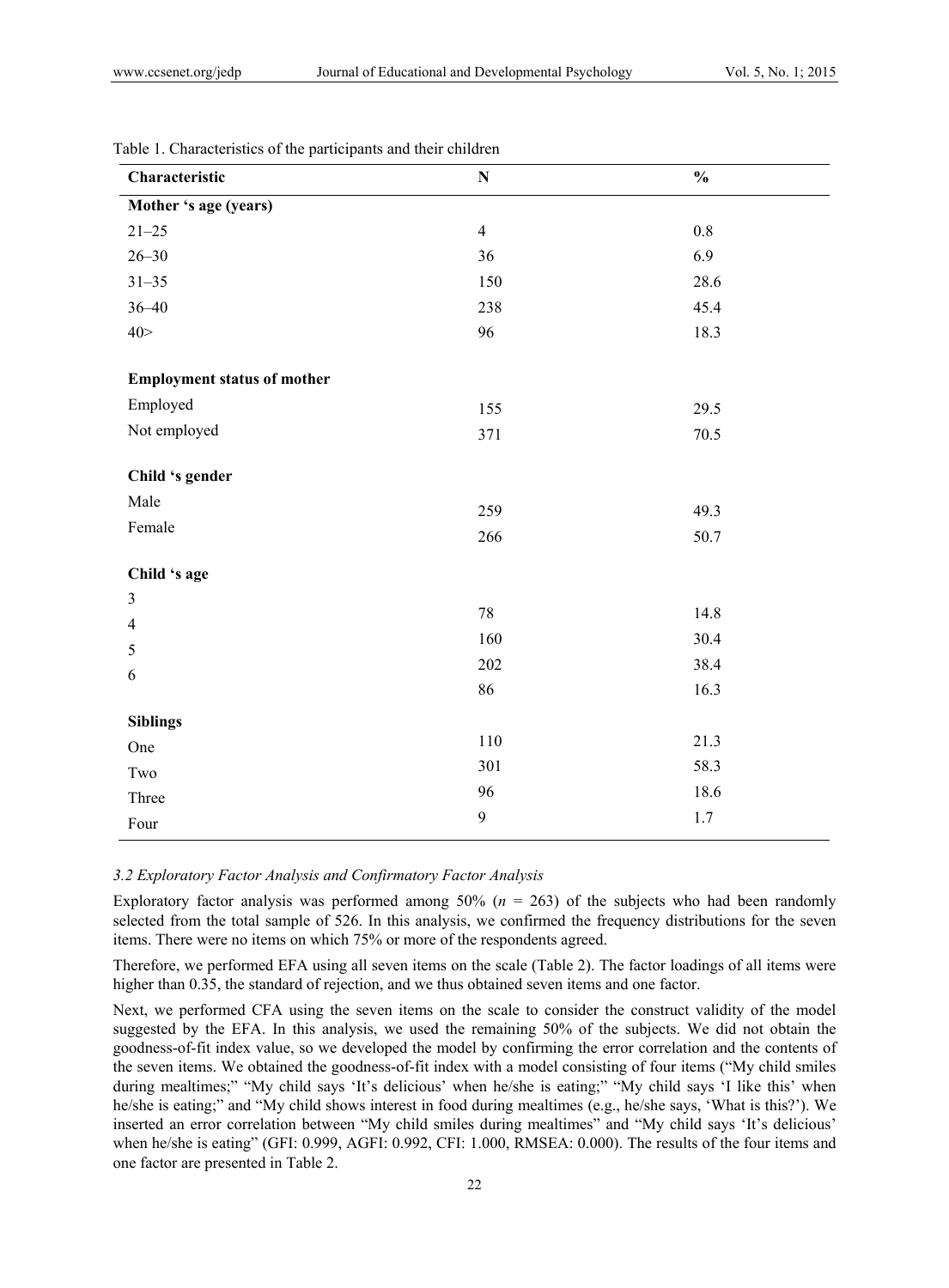| Items pertaining to the appearance                     | Exploratory    | Confirmatory   |  |
|--------------------------------------------------------|----------------|----------------|--|
| that a child enjoys a meal                             | factor loading | factor loading |  |
| My child smiles during mealtimes.                      | 0.79           | 0.48           |  |
| My child says "It's delicious" when he/she is eating.  | 0.78           | 0.70           |  |
| My child says, "I like this" when he/she is eating.    | 0.66           | 0.75           |  |
| My child shows interest in food during mealtimes       | 0.66           | 0.61           |  |
| (e.g., he/she asks, "What is this?").                  |                |                |  |
| My child eats by himself or herself.                   | 0.60           |                |  |
| My child asks for another serving at mealtimes.        | 0.55           |                |  |
| My child eats everything on his/her plate when eating. | 0.53           |                |  |
|                                                        |                |                |  |

Table 2. Exploratory factor analysis (EFA) of "the appearance that a child enjoys a meal" scale

*Note*. Factor sampling method: maximum-likelihood estimation

seven items, 1 factor: Cronbach's  $\alpha$  = 0.81, dispersion explanation rate = 39.4%

four items, 1 factor: Cronbach's α = 0.79, dispersion explanation rate = 48.6%

#### *3.3 Examination of Reliability*

We calculated Cronbach's *alpha* coefficient to examine the reliability of the scale. The Cronbach's *alpha* coefficient was 0.79, confirming the reliability (Table 2).

#### *3.4 Criterion-Referenced Validity*

The mean total score of the scale was 15.7 (*SD* 2.7); the minimum score was 7.0, and the maximum score was 20.0. A comparison of the mean total scores by sex revealed that the mean score of males was 15.6 (*SD* 2.7) and that of females was 15.8 (*SD* 2.6), which reflected no significant difference. In terms of the age of the child, 3-year-olds obtained a mean score of 15.4 (*SD* 3.0), 4-year-olds obtained a mean score of 15.8 (*SD* 2.7), 5-year-olds obtained a mean score of 16.0 (*SD* 2.6), and 6-year-olds obtained a mean score of 15.4 (*SD* 2.6); again, no significant differences were observed.

The associations between scores for picky eating, unbalanced diet, light eating, appetite, and concentration during mealtimes and total scores were determined. The results are presented in Table 3.

A one-way analysis of variance revealed a difference in the mean total score of the scale and the scores for picky eating ( $p < 0.001$ ). According to Tukey's multiple comparison test, the total scores of those who responded "every time" to this question were significantly lower than were those who endorsed the other four responses. In the other words, children who ate foods they disliked enjoyed eating.

A significant relationship was also found between the mean total scores and those for eating an unbalanced diet  $(p < 0.001)$ . According to Tukey's multiple comparison test, the total scores of those who responded "every" time" were significantly lower than were those who responded "sometimes," "rarely," or "not at all." "Often" received significantly fewer endorsements than did "rarely" and "not at all." "Sometimes" received significantly fewer endorsements than "rarely" and "not at all." In other words, children who did not have an unbalanced diet and ate different foods enjoyed eating.

A similar difference was also observed with regard to light eating  $(p < 0.001)$ . According to Tukey's multiple comparison test, the total scores of those who responded "every time" were significantly lower than were those who responded "not at all," "rarely," and "sometimes." "Often" and "sometimes" received significantly fewer endorsements than did "not at all" and "rarely." In other words, children who ate a lot experienced greater enjoyment while eating.

Participants responded with one of four choices to the item regarding their child's appetite during mealtimes; however, there was a deflection in the distribution so we combined "light appetite"  $(2, 0.4\%)$  and "not very much appetite" (63, 12%), yielding a total of three response groups. The one-way analysis of variance for this question revealed a significant difference with the mean total scores ( $p < 0.001$ ). Tukey's multiple comparison test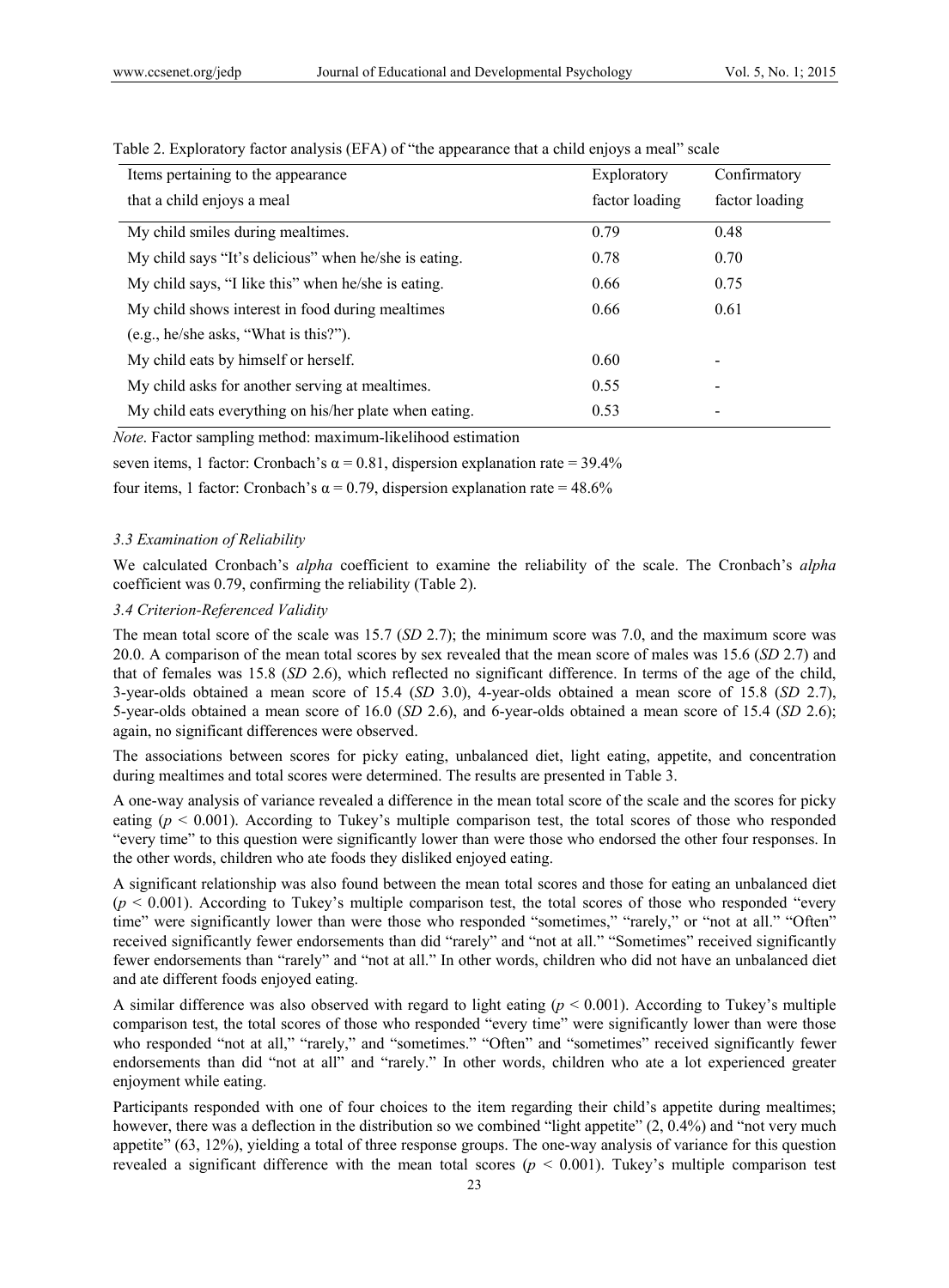indicated that the total scores of those who responded, "every time" were significantly higher than were those for each of the other two groups. In other words, children with an appetite took greater enjoyment in eating.

The one-way analysis of variance also revealed a significant difference regarding concentration during mealtimes  $(p < 0.001)$ . According to Tukey's multiple comparison test, the total scores of those who responded "every time" were significantly lower than were those who responded "not at all." "Often" was endorsed by significantly fewer respondents than were "not at all" and "rarely," and "sometimes" was endorsed by significantly fewer respondents than was "not at all." In other words, children who concentrated on eating during mealtime enjoyed eating.

|                                                               | N   | $\frac{0}{0}$ | Mean<br>score         | <b>SD</b>  | ANOVA*<br>p |
|---------------------------------------------------------------|-----|---------------|-----------------------|------------|-------------|
| <b>Picky eating</b>                                           |     |               |                       |            |             |
| My child does not eat foods that he/she dislikes when eating. |     |               |                       |            |             |
| Total                                                         |     |               |                       |            |             |
| Not at all                                                    | 525 | 100.0         | 15.7                  | 2.7        |             |
| Rarely                                                        | 36  | 6.9           | 16.8 <sup>abc</sup>   | 2.8        |             |
| Sometimes                                                     | 88  | 16.8          | $16.3$ <sup>ade</sup> | 2.6        | ${}< 0.001$ |
| Often                                                         | 159 | 30.3          | 15.9 <sup>bdf</sup>   | 2.6        |             |
| Every time                                                    | 135 | 25.7          | 15.9 <sup>cef</sup>   | 2.6        |             |
| <b>Unbalanced diet</b>                                        | 107 | 20.4          | 14.4                  | 2.6        |             |
| My child eats only the same foods during mealtimes.           |     |               |                       |            |             |
| Total                                                         | 526 | 100.0         | 15.7                  | 2.7        |             |
| Not at all                                                    | 33  | 6.3           | $17.3^{\rm a}$        | 2.1        |             |
| Rarely                                                        | 78  | 14.8          | $17.0^{\rm a}$        | 2.3        | ${}< 0.001$ |
| Sometimes                                                     | 175 | 33.3          | $15.9^{b}$            | 2.5        |             |
| Often                                                         | 181 | 34.4          | $15.2^{bc}$           | 2.8        |             |
| Every time                                                    | 59  |               | $14.7^\circ$          | 2.6        |             |
| <b>Light eating</b>                                           |     | 11.2          |                       |            |             |
| My child does not eat very much at mealtimes.                 |     |               |                       |            |             |
| Total                                                         | 525 | 100.0         | 15.7                  | 2.7        |             |
| Not at all                                                    | 60  | 11.4          | $17.1^a$              | 2.8        |             |
| Rarely                                                        | 147 | 28.0          | $16.6^a$              | 2.6        | ${}< 0.001$ |
| Sometimes                                                     | 206 | 39.2          | $15.4^{b}$            | 2.6        |             |
| Often                                                         | 85  | 16.2          | 14.7 <sup>bc</sup>    |            |             |
| Every time                                                    | 27  | 5.1           | 14.0 <sup>c</sup>     | 2.6<br>2.6 |             |
| Appetite                                                      |     |               |                       |            |             |
| How is your child 's appetite during mealtimes?               |     |               |                       |            |             |
| Total                                                         | 522 | 100.0         | 15.7                  | 2.7        |             |
| Has an appetite every day                                     | 91  | 17.4          | $17.4^a$              | 2.3        |             |
| Has an appetite generally                                     | 366 | 70.1          | $15.7^{b}$            | 2.5        | ${}< 0.001$ |
| Has little/not very much appetite                             | 65  | 12.5          | $13.7^{b}$            | 2.7        |             |
| <b>Concentration during mealtimes</b>                         |     |               |                       |            |             |
| My child is absent-minded during mealtimes.                   |     |               |                       |            |             |
| Total                                                         | 523 | 100.0         | 15.7                  | 2.7        |             |
| Not at all                                                    | 117 | 22.4          | 16.5 <sup>a</sup>     | 2.6        |             |
| Rarely                                                        |     | 37.9          | 15.8 <sup>abc</sup>   |            |             |
| Sometimes                                                     | 198 |               | 15.6 <sup>bde</sup>   | 2.5        | ${}< 0.001$ |
| Often                                                         | 139 | 26.6          | 14.6 <sup>df</sup>    | 2.5        |             |
| Every time                                                    | 54  | 10.3          | 14.3 <sup>cef</sup>   | 3.0        |             |
|                                                               | 15  | 2.9           |                       | 3.1        |             |

Table 3. Criterion-referenced validity of the scale

*Note.* † Different letters (a-f) indicate significant differences according to Tukey 's multiple comparison test (p < 0.05).

\* One-way analysis of variance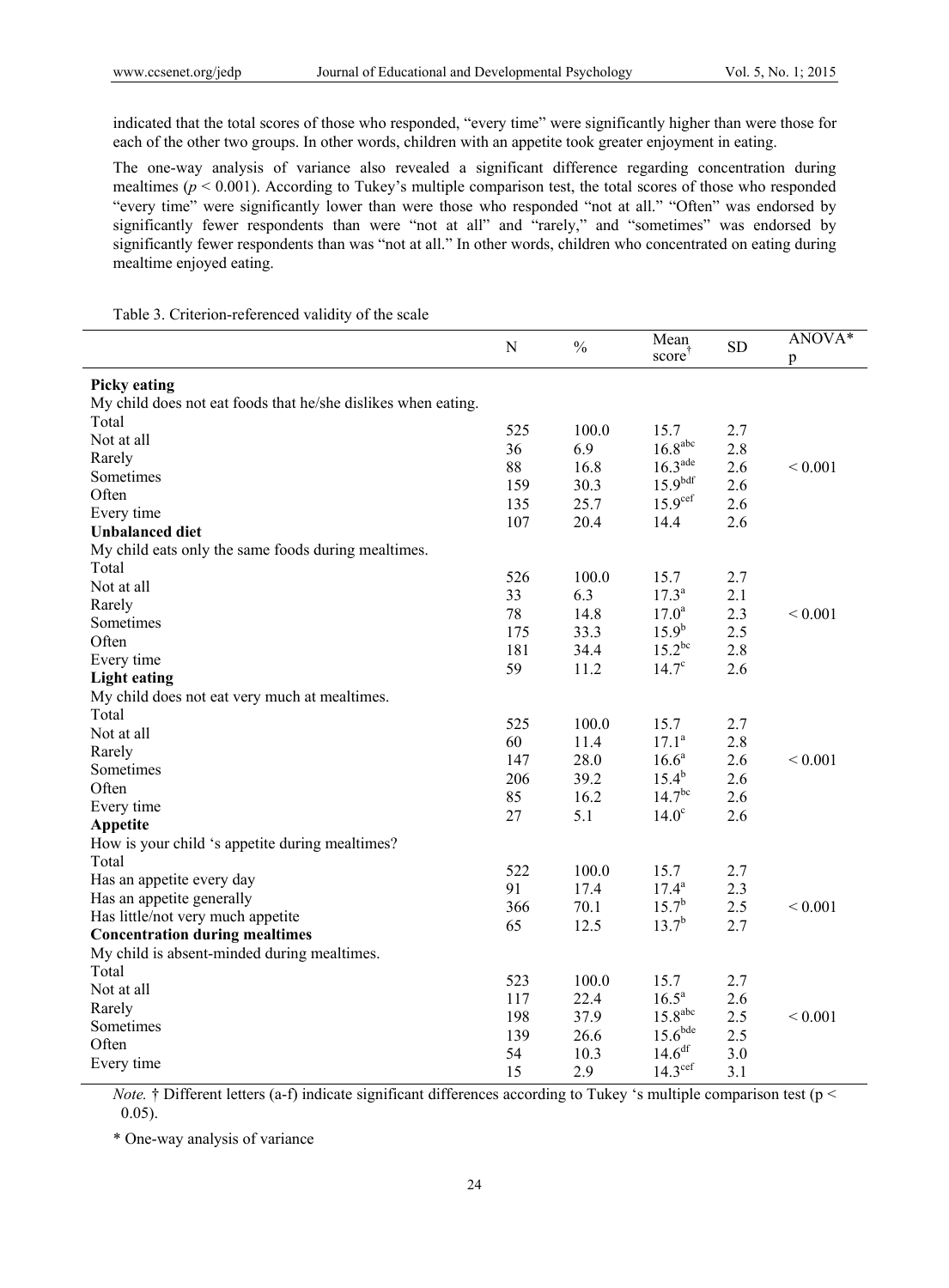#### **4. Discussion**

In this study, we developed and confirmed the reliability and validity of The Child Eating-enjoyment scale, which is composed of four items and one factor.

The content validity of the items of the scale was confirmed, and the four items of the scale were related to the items on the ecSatter; however, three of four items on the scale referenced a remark attributed a child. The Eating Competence Model developed by Satter et al. is composed of four subscales that measure eating competence in adults (Satter, 2007). One of the subscales, "Eating Attitudes" (e.g., "I enjoy food and eating;" "I am relaxed about eating;" "I am comfortable with my enjoyment of food and eating") asks whether people enjoy their meal. Thus, the scale used in this study is considered to have content validity.

Our examination of the criterion-referenced validity investigated relationships between the appearance that children were enjoying meals and picky eating, eating an unbalanced diet, being a light eater, appetite, and concentration during mealtimes. According to the results, the validity of this scale was confirmed.

Responses to the picky-eating subscale revealed that children who ate foods that they disliked had higher total scores on this scale compared with children who did not eat such foods. This result is consistent with the inference that children who eat disliked foods enjoy their meals and with a report suggesting that children who eat even disliked foods looks forward to three meals (Tsuzimoto & Okuda, 2009). Thus, it is important to enjoy foods without prejudice about certain food.

The light-eating subscale measured the quantity of food eaten. The results showed that children who ate only a small quantity of food were not interested in eating and food, whereas children who ate a larger quantity were interested in eating and food and also ate many types of food. Jansen et al. reported that children who do not enjoy eating tend to have low weight, which corresponds with the results of this study (Jansen et al., 2012). These results indicate that a child who is interested in food and eats a larger quantity of it enjoys eating. Similar results were obtained by the subscales addressing an unbalanced diet, appetite, and concentration during mealtimes.

The present study had several limitations that should be acknowledged. The first is that all responses to items were self-reported. Thus, the answers may differ slightly from actual appearances during mealtimes and from actual eating habits, because they were based on mothers'reports. However, the statistical analysis did not reveal inconsistent answers. Thus, it is suggested that the answers were appropriate. The second limitation is that we did not confirm the reliability by the test-retest method. Despite these limitations, we developed a scale for assessing the appearance that a child enjoys a meal, the first such scale developed to date, and confirmed its reliability and validity. Thus, our findings are important.

The strengths of this scale are that it is easy to use and evaluate, because the appearance of a child enjoying a meal is measured by four items. We expect that this scale will be used for evaluating the effects of food education and for planning food educational programs that are better matched to the actual eating habits of children. Additionally, those who prepare and serve children's meals need to attend not only to the food that the children eat but also to the children's appearance during mealtimes. This study developed and confirmed the reliability and validity of The Child Eating-enjoyment scale, which consists of four items and one factor.

#### **Acknowledgments**

This work was supported by Japan Society for the Promotion of Science Grants-in-Aid for Scientific Research (C23500952).

#### **References**

- Adachi, M. (2000). NHK "Dining table of children" project: Do you know it. *Dining table of children—I can see a body and a heart from eating habits*. Tokyo, Japan Broadcast Publication Association Co., Ltd. [in Japanese]
- Ainuki, T., & Akamatsu, R. (2012). Development of the Child Mealtime Feeding Behavior Questionnair. *Infant, Child, & Adolescent Nutrition*. http://dx.doi.org/10.1177/1941406412466673
- Ainuki, T., Akamatsu, R., Hayashi, F., & Takemi, Y. (2013). Association of enjoyable childhood mealtimes with adult eating behaviors subjective diet-related quality of life. *Journal of Nutrition Education and Behavior*, *45*, 274-278. http://dx.doi.org/10.1016/j.jneb.2012.11.001